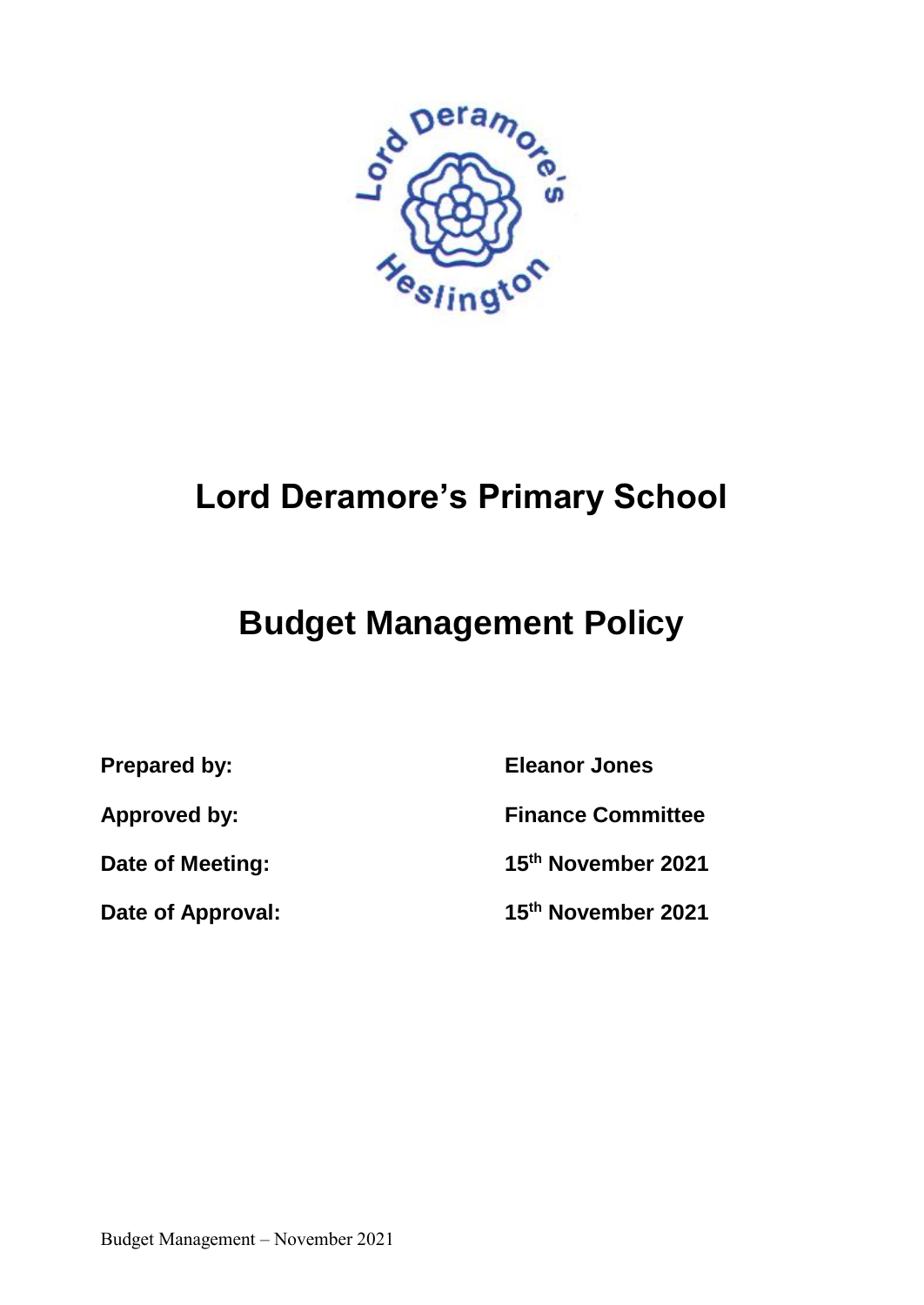## **Budget Management Policy**

The governing body aims to spend the school's budget share from the Local Authority for the purposes of the school and to ensure that all resources made available to the school are used in an efficient and effective manner.

Financial decisions will be made after consideration of:

- 1. conditions and requirements laid down in the Authority's approved LMS Scheme
- 2. priorities as identified in the costed school improvement plan
- 3. the needs of the children, staff and community of the school
- 4. the need to support and deliver the National Curriculum and the Authority's Curriculum Policy together with any modifications agreed by the governing body
- 5. the resources made available to the school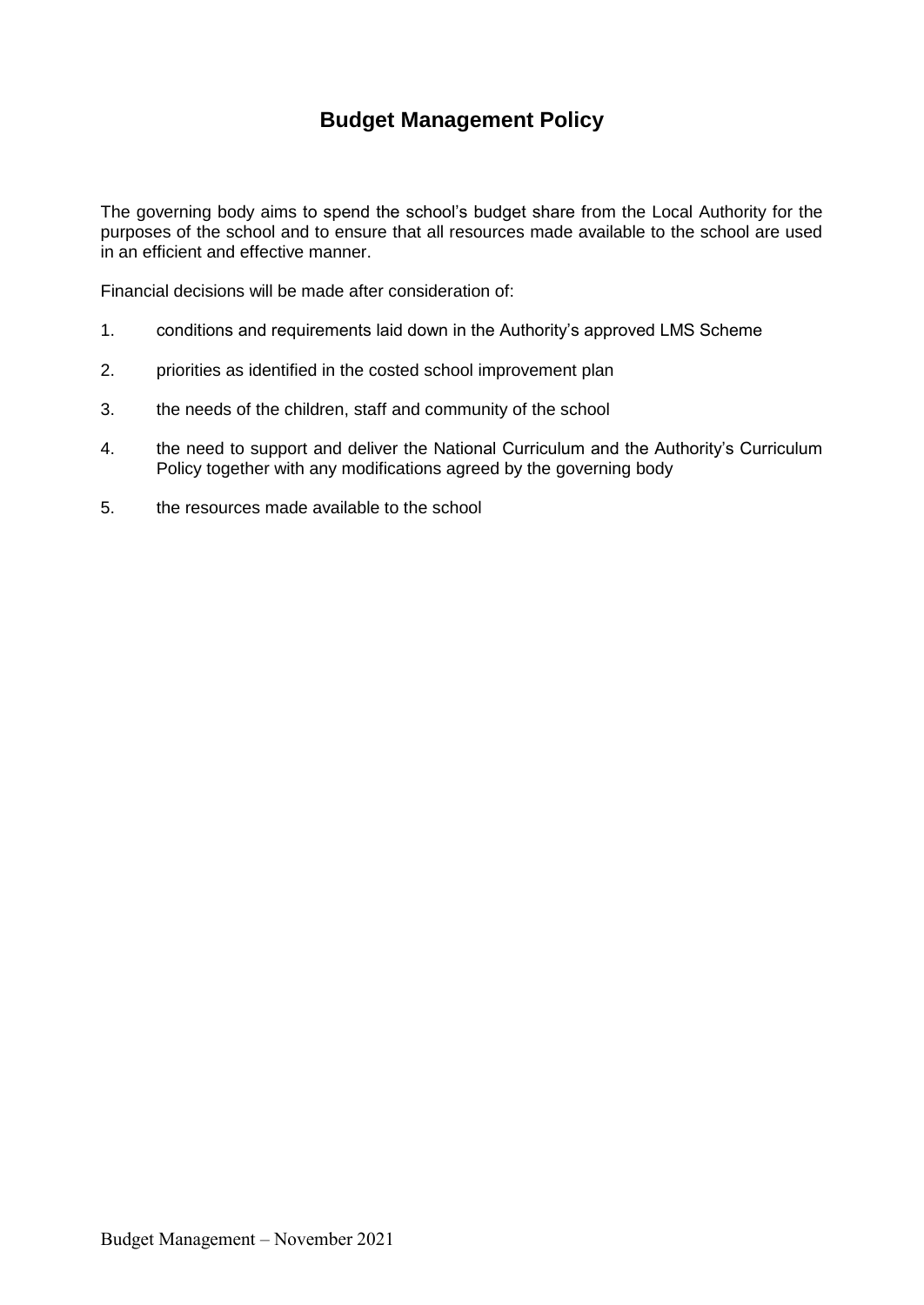## **ORGANISATION OF RESPONSIBILITY AND ACCOUNTABILITY**

## **1. Roles and Responsibilities**

- I. The Governors have a statutory responsibility for the oversight of the financial management of the school and for ensuring adherence to the Authority's Standing Orders and Financial Regulations.
- II. The governing body should determine delegation using the governing body Decision Planner (Appendix A) and review it annually.
- III. A Finance Committee made up of 5 members approved by the governing body will be established and will meet at least three times per year. It will work to the agreed Terms of Reference (see Appendix B) once approved by the full governing body. The committee will consider termly monitoring reports as a minimum (in some cases monthly may be considered more appropriate) and will consider the school's Start, Revised and Draft budgets at the appropriate times. The committee will submit a brief summary report to the full governing body at least once a term.

The Headteacher will assume day to day responsibility for the budget and will operate under a scheme of delegation approved by the governing body (see Appendix C), have the delegated authority to determine spending within approved budget headings. The Head will be assisted by the appropriate staff to ensure segregation of duties and in the proper processing of orders and invoices generated by the school and the checking of goods received. All individuals who are involved in the spending, collection and custody of school resources must operate with integrity and observe regularity as reflected in the Authority's Financial Regulations and Standing Orders for schools with delegated budgets. Other documents which help clarify staff and governors' roles and authorisation limits can be found in Appendix D Governors' Delegated Authority to Postholders and Appendix E City of York Council Delegated Authority Scheme - Authorisation Certificate.

## **2. Consistent Financial Reporting (CFR)**

The governing body will have regard for the Consistent Financial Reporting Framework and ensure that school income and expenditure is coded in relation to the Framework so that accurate CFR returns are submitted to the Department for Education via the LA in a timely manner.

## **3. Statutory Financial Management Standards**

The governing body will have regard to the regulations governing statutory financial management standards and operate accordingly to ensure that the school is managed well financially. It will ensure that:

- appropriate self evaluations and risk assessments, including use of financial benchmarking data, are carried out in a timely manner
- the self assessment return is submitted to the LA
- any findings resulting from this process are addressed to improve the school's financial management processes

## **4. Extended Schools Activities**

The governing body will have regard for the LA's guidance on all aspects of Extended Schools activities. It will ensure that funds delegated to the school are used for the purpose of the school, including to support Community Extended School activities whilst not compromising core purpose.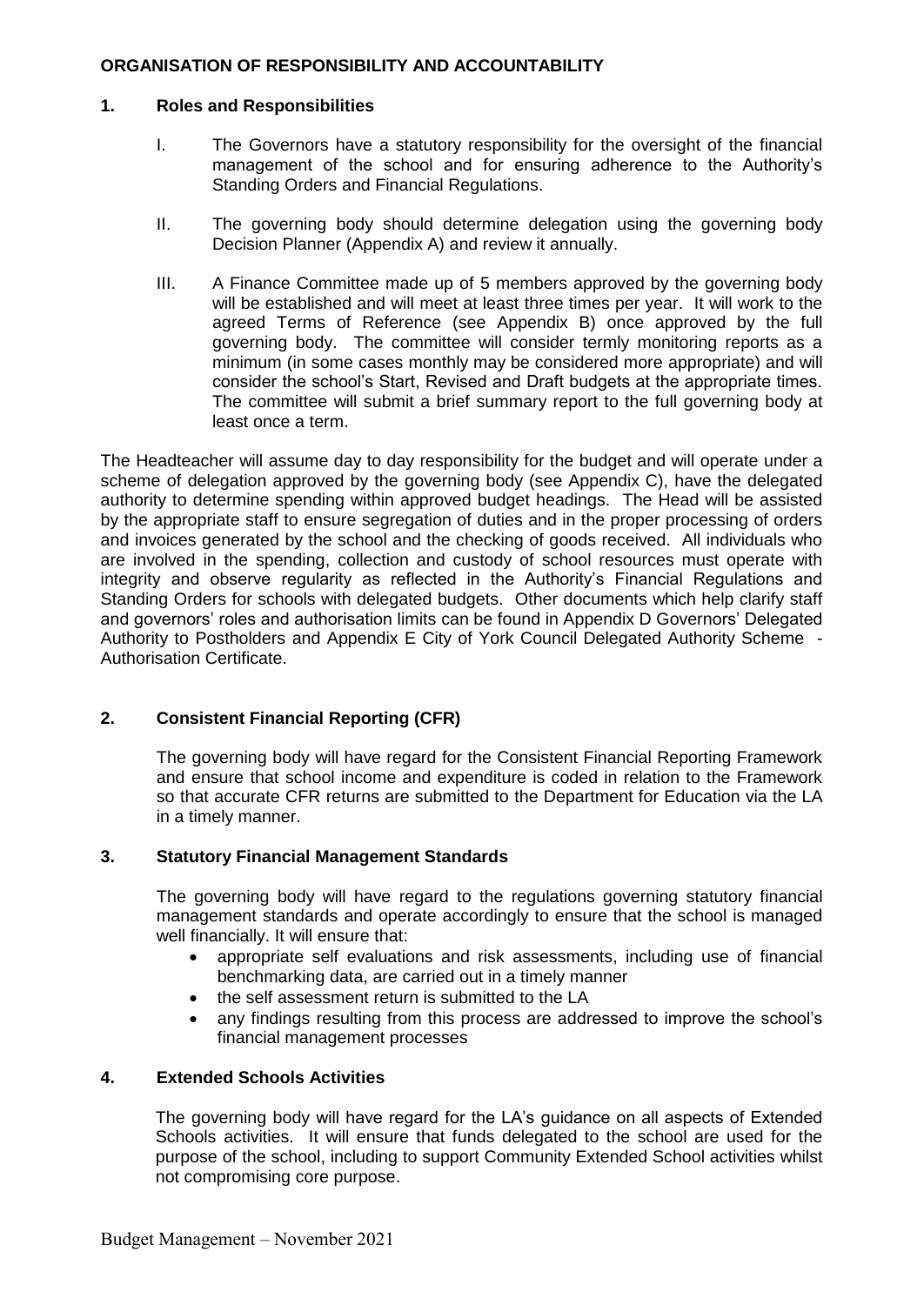## **5. Procedures**

All documentation of accounts and finance will be kept in accordance with advice from the LA. Procedures for keeping accounts will be in accordance with the LA's Financial Regulations and Standing Orders. A copy of the school's most recent Auditor's Report will be available for inspection by governors, OFSTED inspectors and officers of the LA.

## **6. Pecuniary Interests**

Governors and staff of the school will be required to complete a Register of Business Interests to declare any links they may have with any firm from which the school may wish to buy goods or services. A review should be carried out annually when new staff and governors should be included.

## **BUDGETS**

## **1. Aims and Objectives**

The Finance Committee together with the Headteacher will consider the agreed School Improvement Plan, which shall cover a period of 3 years, and will provide costings for proposals to develop the school's short, medium, and long term aims and objectives as identified in the Plan. Such consideration will include the determination of:

- an appropriate level of general contingency (either an amount in pounds or a percentage of the annual budget)
- the formulation of a policy for the application of any balances in excess of the agreed target for general contingencies on the development proposals in the Plan.

It is recognised that finite resources will lead to a need to place proposals into some kind of priority and to accelerate/delay some spending plans as circumstances change.

## **2. Efficiency and Value for Money**

The governing body will seek to achieve efficiencies and value for money, to optimise the use of their resources and to invest in teaching and learning, taking into account the LA's purchasing, tendering and contracting requirements.

## **3. Budget Timetable**

The Headteacher (or other person with delegated authority in consultation with the Headteacher) will prepare for consideration by the Finance Committee:

- I. A proposed start budget and 3/5 year financial plan following receipt of the school's Resource Allocation statement.
- II. A revised budget in the Autumn term to reflect any staffing changes or updating of spending plans. Revised budget plans will not be requested if other financial reports carry the relevant data.
- III. A draft budget in a timely manner to identify the school's potential budgetary position of the future years' financial plan.
- IV. Monitoring reports to be considered by the finance committee at least 3 times a year with a brief report to the full governing body. A copy of monitoring reports considered at meetings will be sent to the LA on a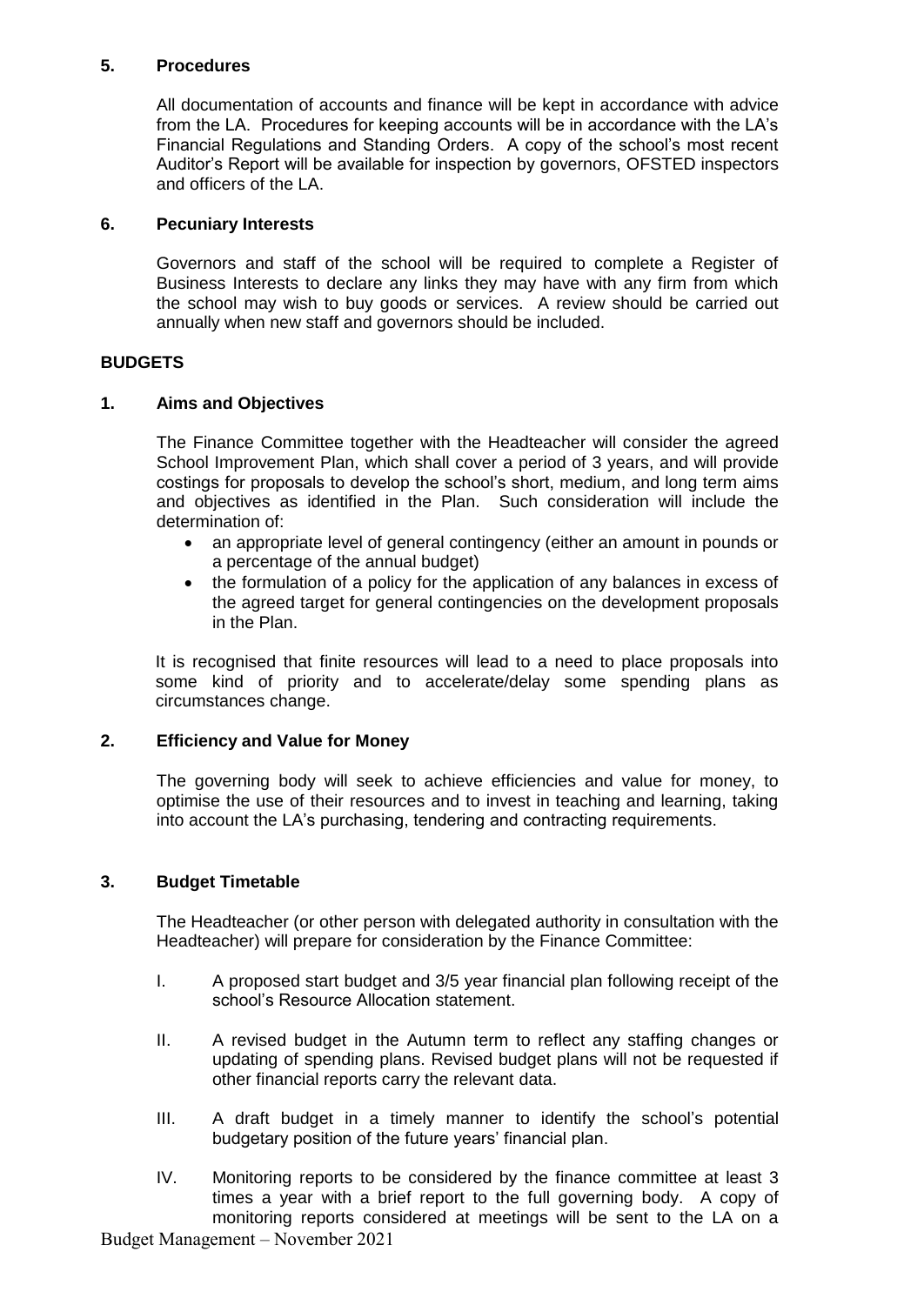termly basis. An exception to this is where the LA has approved a licensed deficit and defined the frequency in the terms of the license. Reports will reflect both sums paid, sums committed but not yet paid, estimated income and expenditure, predicted outturn and variances to the year end against approved budget headings.

- V. Financial systems will be reconciled to the school's centrally held account reports provided by the LA and the school's bank statement where applicable.
- VI. An Outturn statement and report by the end of the summer term for the governing body to consider financial performance in the previous financial year.

## **4. Budget Submission to the LA**

The governing body, after approving the budget, will send a copy on the date specified by the LA. This will be between  $1<sup>st</sup>$  and  $15<sup>th</sup>$  May each year. The governing body will not submit a deficit budget unless there are exceptional circumstances. Where a deficit budget is submitted to the licensed budget process the governing body will seek advice and submit a written request to the LA to seek the approval of the Director of Children's Services. The governors will take action to reflect the Director's written decision.

#### **5. Virement Procedures**

Unless the level of change does not warrant it, the budget will be revised each Autumn Term and the Finance Committee will vire funds between budget headings (ring-fenced grants) or from contingency funds as appropriate. Requests by the Headteacher for the further virement of funds outside the scope of the Scheme of Delegation to the Headteacher (Appendix B) will also be considered by the Finance Committee and be subject to their minuted approval.

## **6. Transfer of Funds**

Funds shall not be transferred between "current" and "investment" accounts, unless a policy to do so has been agreed by the governing body.

## **7. Quality of Information**

It is expected that the financial information received by Governors will be relevant, timely, reliable, and understandable.

#### **8. Capital Expenditure**

The governing body may use its budget share to meet the cost of capital expenditure on the school premises.

However if the expected capital expenditure from the revenue budget share in any one-year will exceed £15,000 the governing body will notify the Authority. The governing body will take into account the advice of the Director of Education and Skills as to the merits of the proposed expenditure. The governing body will seek the consent of the Authority to the proposed works.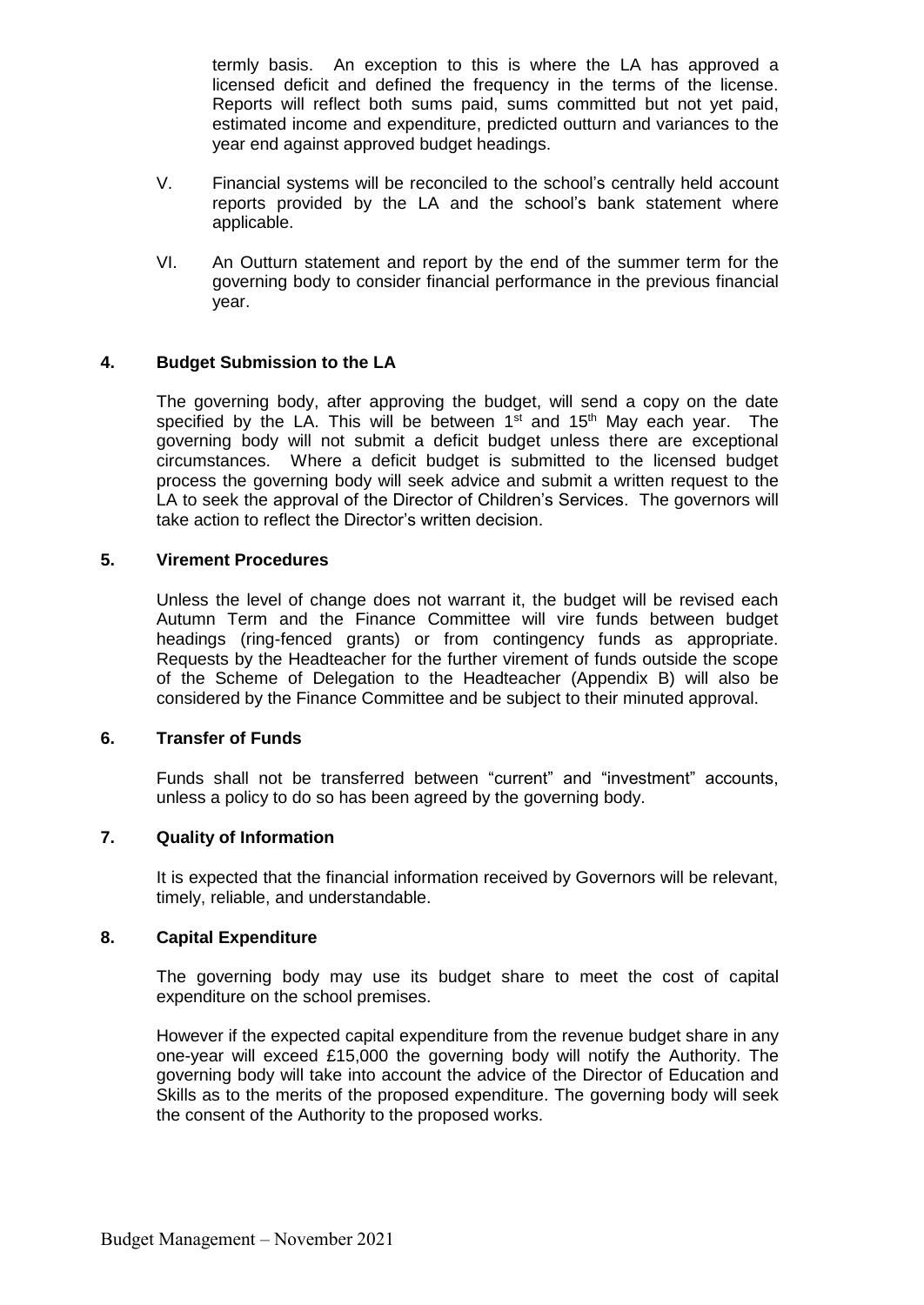## **9. Review of Revenue Balances**

The governing body will consider the level of Revenue Balances reported to it through the budget monitoring process to assess whether priorities in the School Improvement Plan should be brought forward or put back in relation to the balances available to the school.

The governing body will pay due regard to the LA's Recycling of Excess Balances procedures.

#### **10. Documentation**

All financial systems and procedures carried out in the school will be in accordance with the LA's Financial Regulations, Standing Orders, Scheme of Delegation to Headteacher and, where applicable, the Bank Accounts for Schools Scheme (BAfS). Governors will review the LA's Delegated Authority Scheme – Authorisation Certificate annually and ensure that up to date copies are submitted to the LA as and when authorisers' details and/or signatures change. A copy of these documents will be readily available and kept up to date.

#### **11. Purchasing**

Before purchases are made consideration should be given to economy and value for money and the financial regulations of the LA to ensure that appropriate tendering arrangements are instigated.

The governing body expect that school staff will follow the official ordering procedures at all times. Purchase Orders will be issued via the school's computerised purchasing system. Verbal orders will be followed up by a confirmation order clearly marked as such as issued via the school's computerised purchasing system. Individuals must not use official orders to obtain goods and services for their private use.

## **12. Procurement Cards**

The Governing Body will follow the LA Policy and Procedures for the use of Procurement Cards and understand that it is responsible for its own purchase card account. It will ensure that cardholders will not use the cards for personal purchases and that they consider card security when selecting suppliers. The account will be paid by Direct Debit each month to ensure that the school is not borrowing without the express agreement of the Secretary of State for Education.

#### **13. Review of Service Contracts**

The governing body [or the Finance Committee] will carry out an annual review of the contracts purchased by the school to ensure quality, cost and impact of such services meet the needs of the school and are efficient and deliver value for money. Where an existing contract is coming to an end a review prior to its renewal should be undertaken.

#### **14. Procedures and Security**

The school will make use of a computerised financial monitoring package approved and supported by the LA. Data will be input on a regular basis including financial commitments made by the school. Information will be input from and reconciled to the school's central account reports provided by the LA. School bank statements will be reconciled every month and submitted to the LA. Appropriate use of the package and orderly filing procedures will ensure that all transactions are traceable.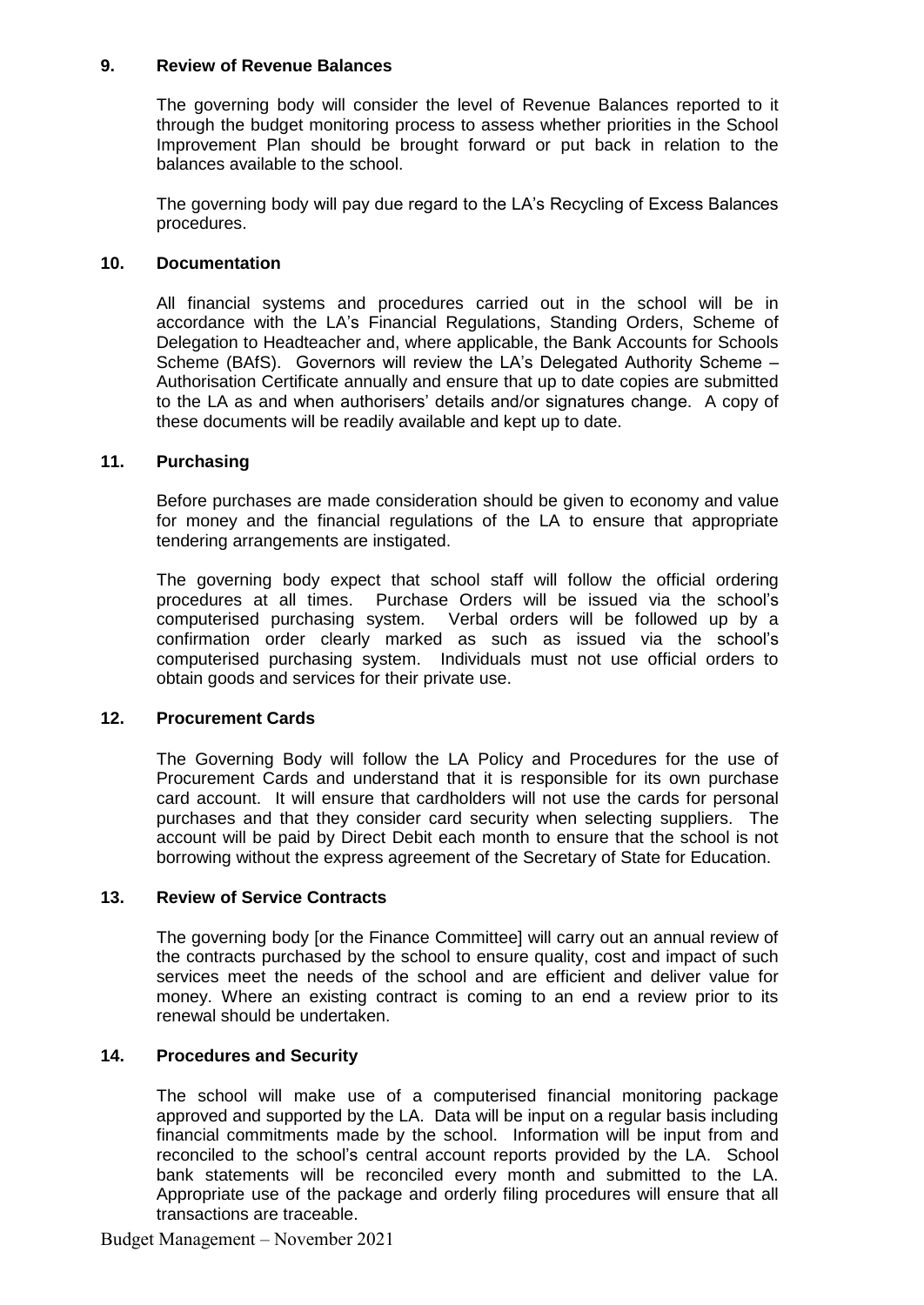The governing body will ensure that Data Protection regulations are followed. Security passwords will be maintained on the computer and documentation will be kept in a secure location. Regular backups will be made of the information held on the computer with storage media stored securely and separately from the computer.

## **15. Security of Stock and Equipment**

An inventory will be kept in school and updated and checked on an annual basis in accordance with Financial Regulations and the Authority's guidance. Where the governing body has opted to join the LA's Contents Insurance Scheme, a copy of the policy document will be available for inspection in school.

A register of equipment removed from and returned to the school for use off-site will be maintained.

#### **16. Petty Cash**

There will be a limited use of petty cash. The amount of cash in school will be kept to a minimum and all monies and financial records kept in secure storage. The amount of cash held on the premises overnight will not exceed the permitted insured amount.

#### **17. Income**

The governing body will implement a charging and remissions policy which will be reviewed annually. Steps will be taken to ensure the early collection of income due. Receipts issued and records kept will be in line with the LA's Financial Regulations.

#### **18. VAT Returns**

VAT returns will be made promptly and accurately to the LA using the school's computerised system to meet HM Revenue and Customs' regulations.

#### **19. Staffing**

The Staffing Committee will administer the school's Pay Policy annually and will consider appointments, terminations, and promotions as necessary.

#### **20. Insurance**

Where the governing body has delegated funds available for purchasing insurance it may use the LA or other insurance providers. However, the governing body will demonstrate to the LA, prior to taking out any alternative cover, that the alternative policy is at least as good as the relevant minimum cover arranged by the LA.

## **21. Computer Systems**

The school will maintain approved software for the input of financial records. The school has been registered in accordance with the Data Protection Act 1984.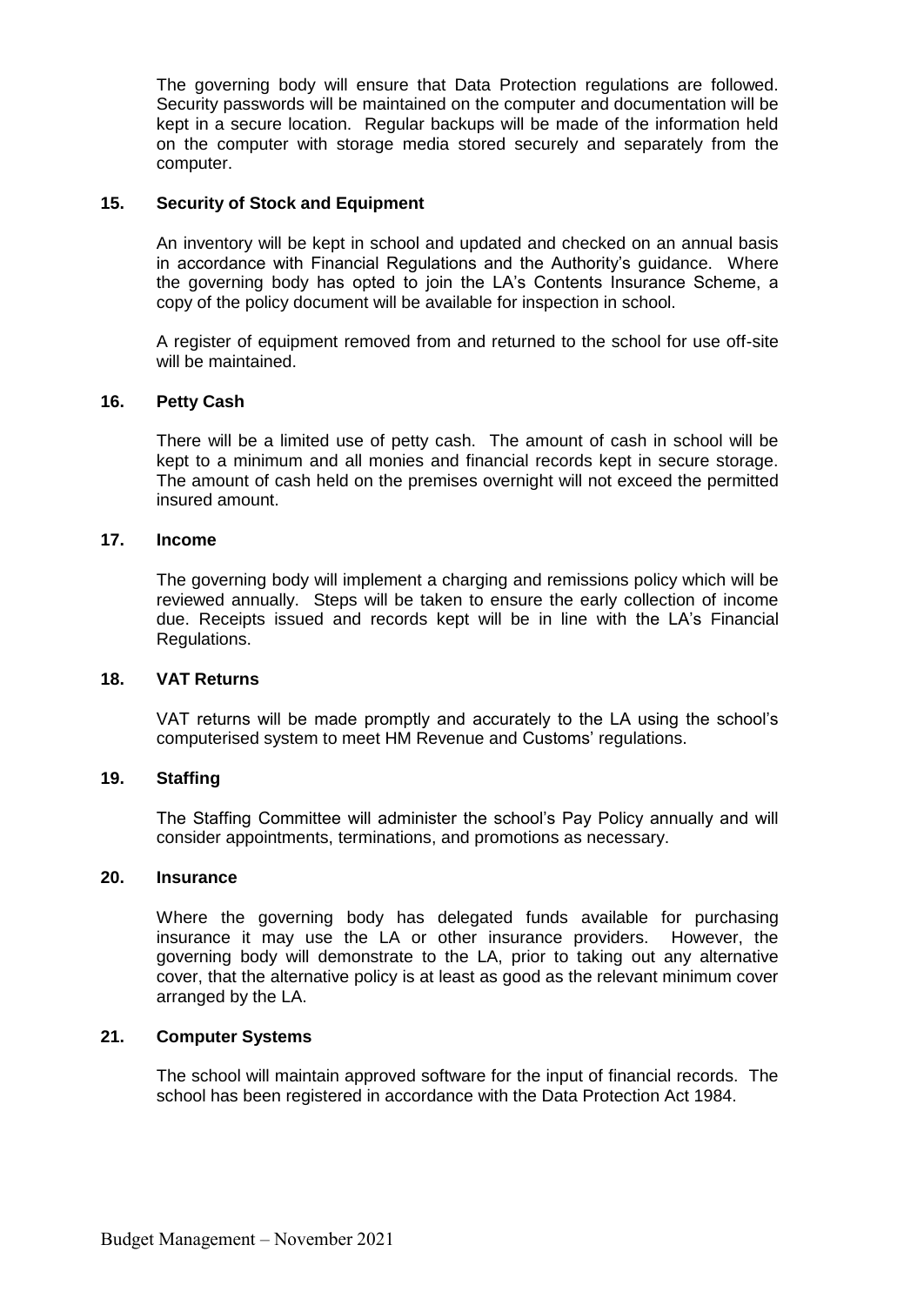## **22. Audit**

The Governors, headteacher and staff will co-operate with auditors in accordance with the requirements of Financial Regulations and will consider and implement their requirements in a timely manner.

## **23. Whistle Blowing**

The governing body will ensure that it has adopted a whistle blowing policy which will be made available to staff. This policy will be reviewed annually.



Approved by Finance Committee

Meeting Date 15<sup>th</sup> November 2021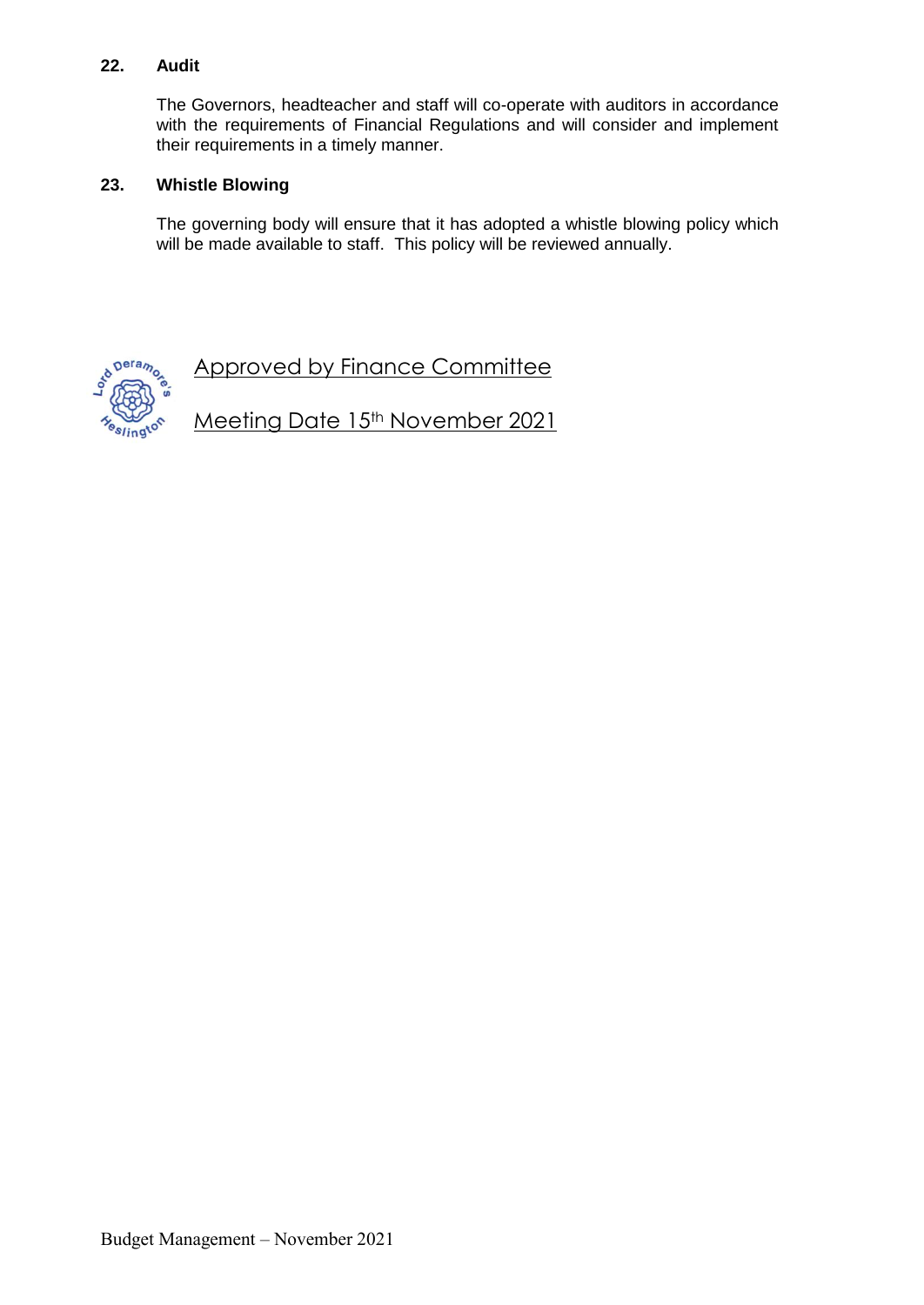## **GOVERNING BODY DECISION PLANNER RELATING TO FINANCIAL MANAGEMENT**

## **THIS PLANNER SHOWS TO WHICH LEVEL THE GOVERNING BODY MAY LEGALLY DELEGATE FUNCTIONS**

## **KEY**

Level 1: Full governing body Level 2: A committee of the governing body Level 3: An individual governor

Level 4: Headteacher.

Column blank: Action could be undertaken by this level. Column blocked off: Function cannot be legally carried out at this level.

**\*Although decisions may be delegated, the governing body as a whole remains responsible for any decision made under delegation\***

|                               |                                                                                                                                                                                                       | <b>Decision Level</b> |                         |   |   |  |
|-------------------------------|-------------------------------------------------------------------------------------------------------------------------------------------------------------------------------------------------------|-----------------------|-------------------------|---|---|--|
| <b>Key</b><br><b>Function</b> | <b>Tasks</b>                                                                                                                                                                                          | 1                     | $\mathbf{2}$            | 3 | 4 |  |
| <b>Budgets</b>                | To approve the first formal budget<br>plan each financial year                                                                                                                                        | $\checkmark$          |                         |   |   |  |
|                               | To monitor monthly expenditure.                                                                                                                                                                       |                       | ✓                       |   |   |  |
|                               | To establish a charging and<br>remissions policy                                                                                                                                                      |                       | ✓                       |   |   |  |
|                               | Miscellaneous financial decisions                                                                                                                                                                     |                       | ✓                       |   |   |  |
|                               | To enter into contracts (GB may wish<br>to agree financial limits)                                                                                                                                    |                       | ✓                       |   |   |  |
|                               | To make payments                                                                                                                                                                                      |                       |                         |   |   |  |
| <b>Staffing</b>               | Agree a pay policy                                                                                                                                                                                    |                       | ✓                       |   |   |  |
|                               | Pay discretions                                                                                                                                                                                       |                       | $\overline{\checkmark}$ |   |   |  |
| <b>Curriculum</b>             | To establish a charging and<br>remissions policy for activities (non<br>National Curriculum based)                                                                                                    |                       | ✓                       |   |   |  |
| Premises & Insurance          | Buildings insurance and personal<br>liability- GB to seek advice from LA,<br>diocese or trustees where appropriate<br>(it is suggested that the GB as a whole<br>should be involved in this decision) |                       | ✓                       |   |   |  |
|                               | Procuring and maintaining buildings,<br>including developing properly funded<br>maintenance plan                                                                                                      |                       | ✓                       |   |   |  |
| <b>GB Procedures</b>          | To set up a Register of Governors'<br><b>Business Interests</b>                                                                                                                                       | $\checkmark$          |                         |   |   |  |
|                               | To approve and set up a Governors<br><b>Expenses Scheme</b>                                                                                                                                           | $\checkmark$          |                         |   |   |  |
|                               | To consider whether or not to exercise<br>delegation of functions to individuals<br>or committees                                                                                                     | $\checkmark$          |                         |   |   |  |
|                               | To regulate the GB procedures (where<br>not set out in law) e.g. Budget<br>Management Policy and Governors'<br>Delegated Authority to Postholders<br>To leave a federation                            | $\checkmark$<br>✓     |                         |   |   |  |
|                               |                                                                                                                                                                                                       |                       |                         |   |   |  |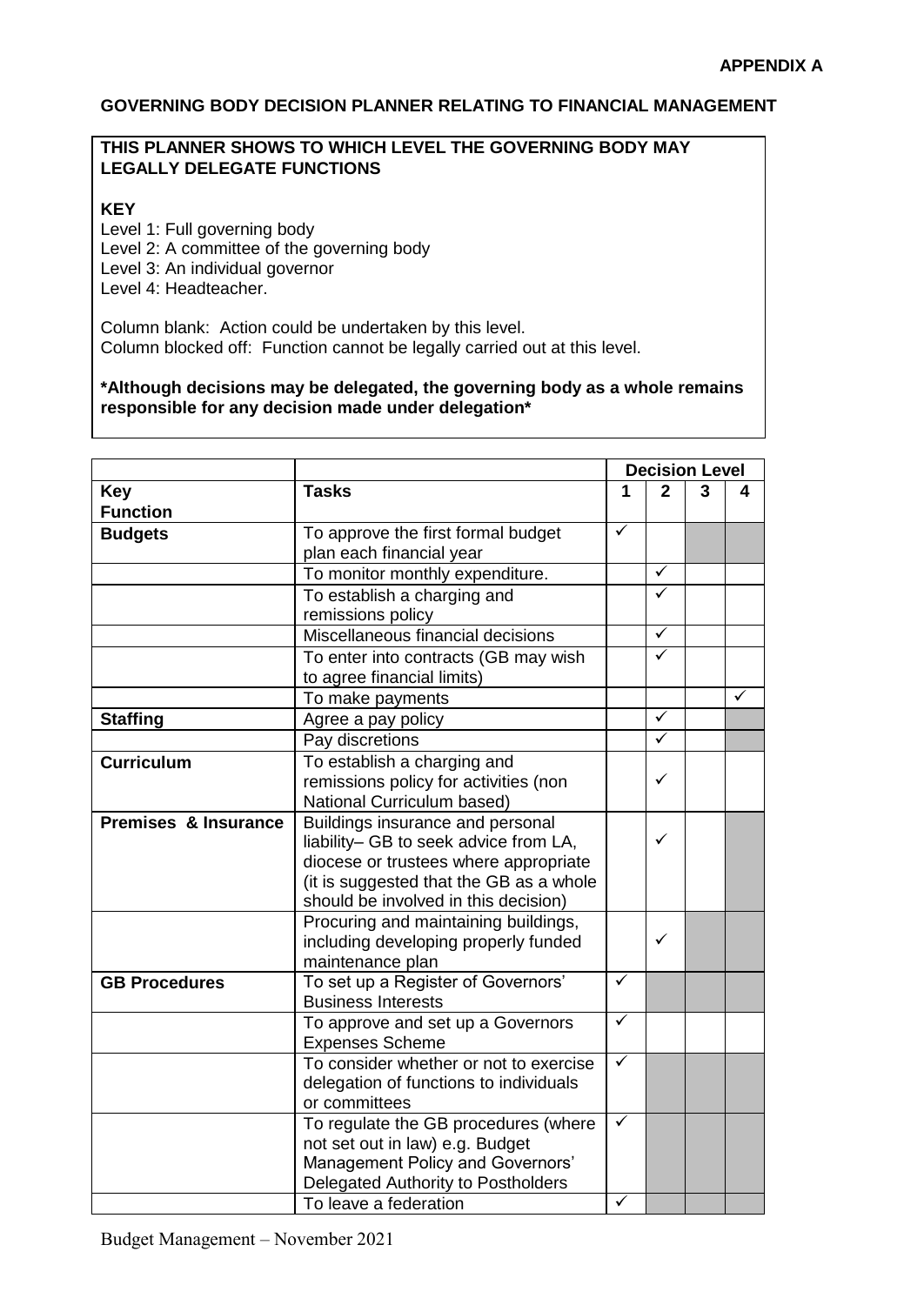| <b>Extended Schools*</b> | To decide to offer additional activities<br>and to what form these should take | $\star$<br>v |  |  |
|--------------------------|--------------------------------------------------------------------------------|--------------|--|--|
|                          | To put into place the additional<br>services provided                          |              |  |  |
|                          | To ensure delivery of services<br>provided                                     |              |  |  |
|                          | To ensure financial viability of, and<br>probity for, services provided        |              |  |  |
|                          | To cease providing extended school<br>provision                                | $\star$<br>v |  |  |

\*Although these tasks are open to delegation under the Education (School Government)(Terms of Reference) (England) Regulations 2000, the expectation would be that these decisions would be undertaken by the full governing body.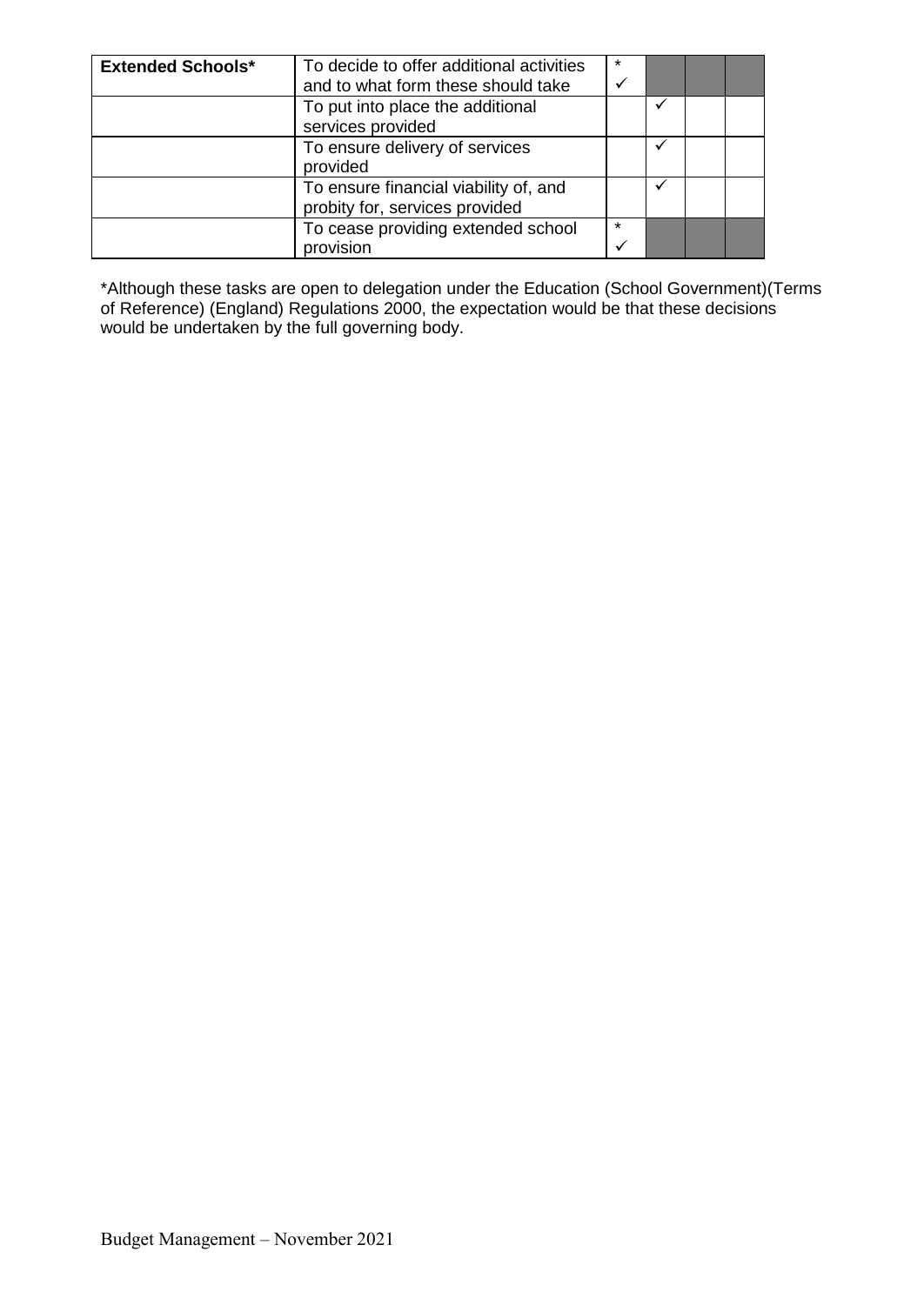## **LORD DERAMORE'S SCHOOL, HESLINGTON**

## **FINANCE COMMITTEE**

#### **Composition**

At least three members of the Governing Body with voting rights

#### **In attendance**

School Business Manager

#### **Terms of reference**

- 1. Ensure that the school is managed well financially by having due regard to the Schools Financial Value Standard (SFVS) and by monitoring and evaluating the school's financial performance.
- 2. Ensure that the school complies with the principles of Best Value when making decisions about how the school's available resources are utilised.
- 3. Ensure the School Improvement Plan is fully costed and provides a sound basis for long term financial planning.
- 4. Prepare and agree the start budget each year.
- 5. Establish regular reporting procedures and make recommendations, where necessary (including virement proposals), to the Governing Body.
- 6. As part of the school's budget monitoring procedures, review the level of balances and make appropriate in-year changes.
- 7. Evaluate the quality, cost and impact of all significant services purchased before contracts are renewed. Significant services are those exceeding £20,000.
- 8. Consider annual insurance requirements and make recommendations to the Governing Body.
- 9. Ensure that appropriate self-evaluations and risk-assessments, including use of Financial Benchmarking data, are carried out in a timely manner and are made available to SFVS assessors evaluating whether the school is meeting the Standard.
- 10. Ensure due regard for the Consistent Financial Reporting (CFR) Framework so that accurate CFR returns are submitted to DfE via the Local Authority (LA) in a timely manner.
- 11. Receive the feedback from SFVS Assessors and act upon it to ensure that the school is meeting the Financial Value Standard.
- 12. Receive the report of the LA's auditors and to act upon any recommendations made therein.
- 13. Determine the School's charging and remissions policy and keep it under review.
- 14. Have regard for the LA's guidance on all aspects of Extended Schools activities.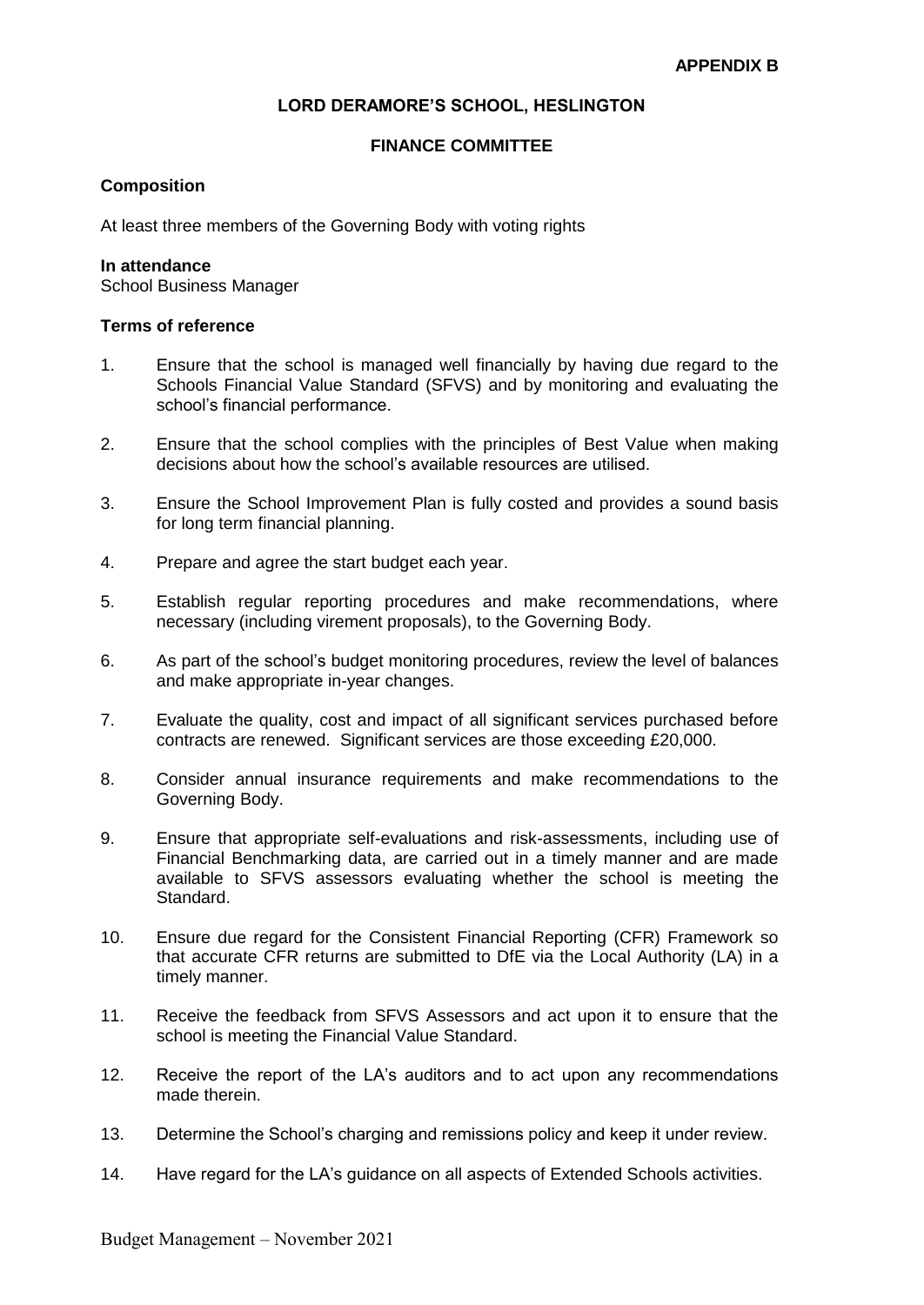- 15. Ensure that funds delegated to the school are used for the purpose of the school and not to support Community Extended School activities.
- 16. Carry out an annual review of the Budget Management Policy and make recommendations to the Governing Body.
- 17. Consider and decide on proposals from other committees involving additional expenditure.
- 18. Monitor the school's Health and Safety Policy, including an annual review of health and safety inspections, and report as appropriate to the Governing Body.
- 19. Review and approve the school's policies relevant to finance and premises;
- 20. Be responsible for monitoring the condition of the school's buildings and grounds and report as appropriate to the Governing Body.
- 21. Monitor the school's Risk Management Policy and recommend as appropriate to the Governing Body.
- 22. Be responsible for the school's Fire Procedures and to report to the Governing Body as appropriate.
- 23. Monitor School Access Plan.
- 24. Monitor Disability Equality Scheme.

#### **Notes**

1 The Chair is appointed annually by the Committee;

2 The Governing Body or the Committee may appoint Associate Members to serve on the Committee. Such members may have voting rights only as determined by the Governing Body, and within the terms of the School Governance Roles, Procedures and Allowances Regulations 2013;

3 A written record of the Committee's meetings will be submitted by the Clerk to the next full Governing Body meeting;

4 A meeting will be convened by the Clerk, under the direction of the Governing Body and the Chair of the Committee. The Clerk will give every member written notice of a meeting, a copy of the agenda and any supporting papers at least seven days before the date of the meeting. If, in the view of the Chair of the Committee, there are matters which demand urgent consideration, s/he may determine a shorter period of notice.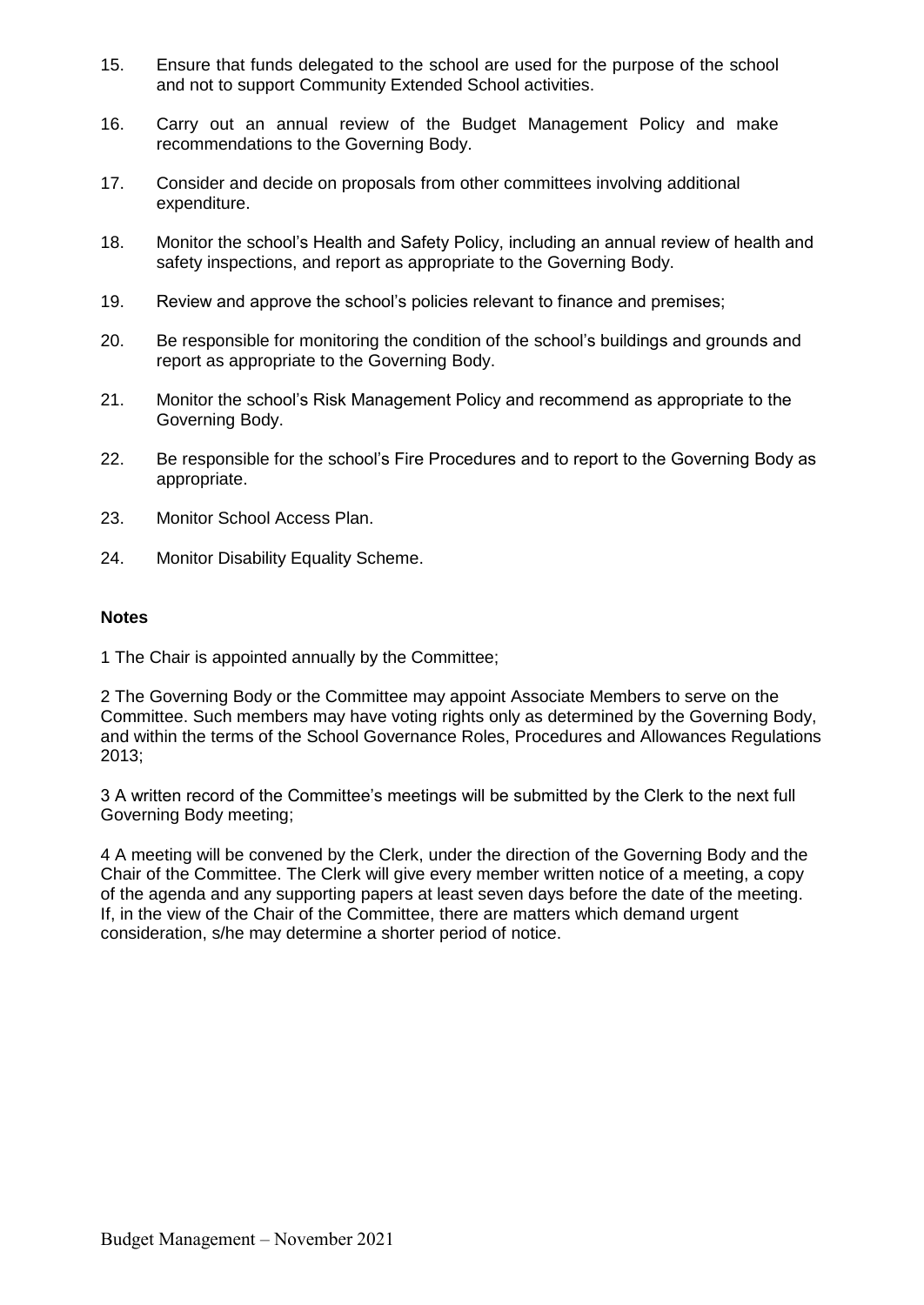## **SCHEME OF DELEGATION TO THE HEADTEACHER**

The Headteacher shall have delegated power to undertake all functions delegated to the governing body under the Education Reform Act 1988 pursuant to the Local Management of Schools scheme except that:

- 1. he/she shall comply with all policy directions given to him/her from time to time by the governing body;
- 2. he/she shall have the authority to expend all monies allocated to individual or specific items in the approved budget without further reference to the governing body;
- 3. where no such specific item exists in the budget he/she shall not enter into any financial commitment in excess of 0.5% of the delegated budget or £2,500 whichever is the lesser, without the consent of the governing body or in the case of an urgent matter, the Chair thereof;
- 4. the above delegation shall not apply in respect of the appointment of staff. It shall be for the governing body to determine from time to time the extent of the power of the Headteacher to deal with staffing matter;
- 5. the Headteacher shall not vire from one budget head to another any sum exceeding 0.5% of the delegated budget or £2,500 whichever is the lesser, without the consent of the governing body or, in the case of an urgent matter, the Chair thereof;
- 6. the Headteacher shall not transfer funds between "current" and "investment" accounts, unless a policy to do so has been agreed by the governing body
- 7. the Headteacher shall submit to the governing body at least once each term, and on such further occasions as the governing body may specify, a report on all expenditure incurred and commitments entered into, together with detail of any income generated, since the last such report to the governing body; this report to include a comparison of these latest figures with the school's budget for the year;
- 8. any proposal to incur expenditure on new or significantly different policies to be the subject of a report by the Headteacher to the governing body; the report to include details of cost in both the current and further years;
- 9. the Headteacher shall have the power to nominate the Deputy Headteacher or another named (senior) member of staff to exercise the powers of this delegation during any period of absence;
- 10. the Headteacher and any other person nominated under Regulation (9) above shall ensure that at all times the Financial Regulations and Standing Orders relating to schools with delegated budgets be complied with.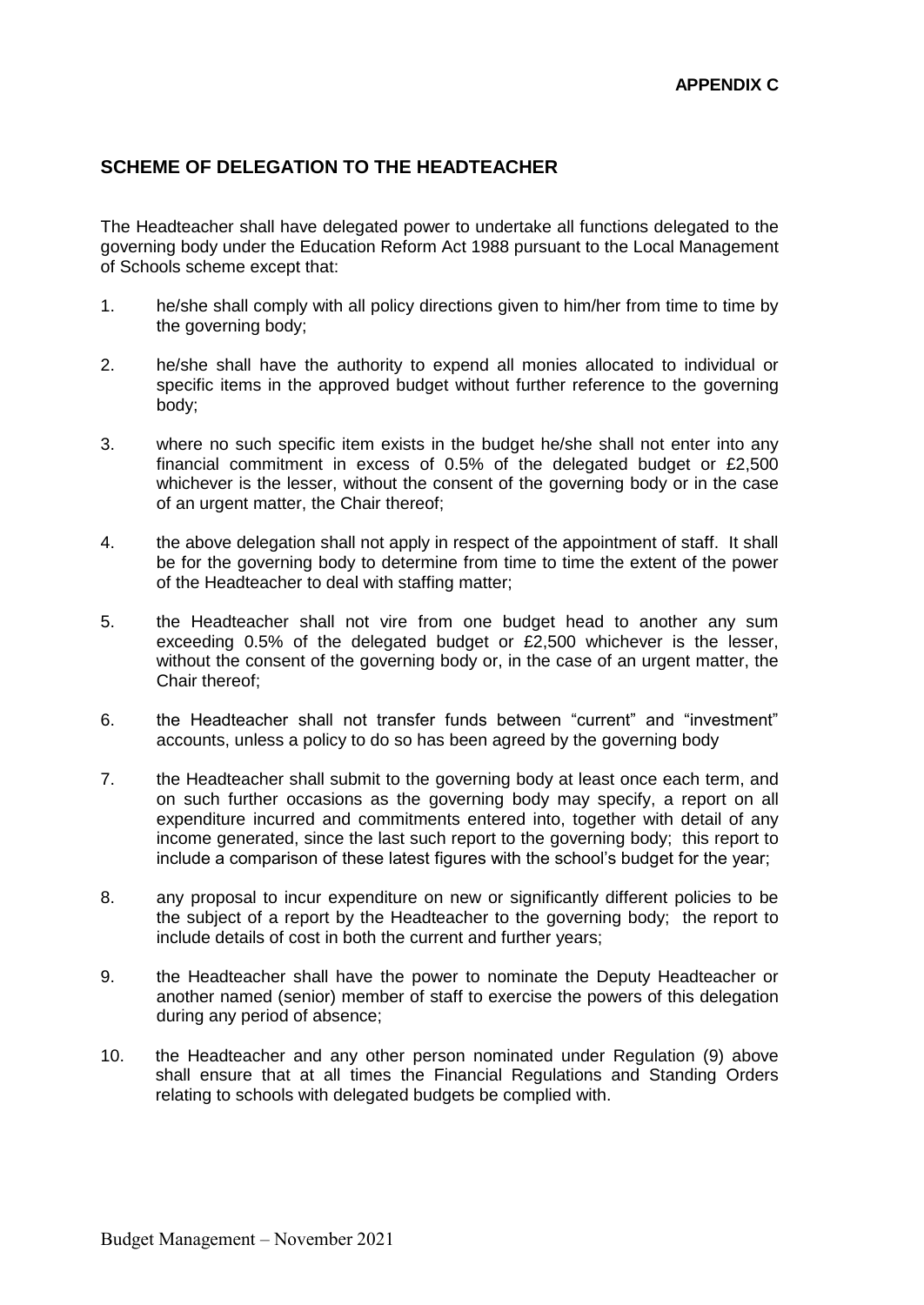#### **Governors' Delegated Authority to Postholders** *Edit as appropriate*

| uu uppi upi m.u<br>Task                                                                                           | <b>Persons Authorised</b>                                                                                   | <b>Posts Held</b>                                         | <b>Notes</b>     |
|-------------------------------------------------------------------------------------------------------------------|-------------------------------------------------------------------------------------------------------------|-----------------------------------------------------------|------------------|
| Raise requisitions and create<br>purchase orders for all goods<br>and services.                                   | Amanda Nicholson/<br>Lauren Charlton-Mathews                                                                | Administrators                                            |                  |
| Approve purchase orders for<br>all goods and services<br>within school budget                                     | James Rourke<br><b>Mark Richards</b><br><b>Rachel Carr</b>                                                  | Headteacher<br>Teacher<br>Assistant H/T                   |                  |
| Approve purchase orders of<br>any items in excess of £1,500                                                       | James Rourke<br><b>Rachel Carr</b>                                                                          | Headteacher<br>Assistant H/T                              |                  |
| Approve purchase orders of<br>any items which would cause<br>expenditure to exceed any<br>budget heading by £500+ | James Rourke<br><b>Rachel Carr</b>                                                                          | Headteacher<br>Assistant H/T                              |                  |
| Approve purchase orders of<br>any items which would cause<br>expenditure to result in an<br>overall overspend     | James Rourke<br><b>Rachel Carr</b>                                                                          | Headteacher<br>Assistant H/T                              |                  |
| Check and sign for all goods<br>delivered                                                                         | Amanda Nicholson/<br>Lauren Charlton-Mathews<br>Sue Thompson<br>Eleanor Jones                               | Administrators<br>Admin Assistant<br><b>SBM</b>           |                  |
| Complete the goods received<br>note onto the new purchasing<br>system                                             | Amanda Nicholson/<br>Lauren Charlton-Mathews<br>Eleanor Jones                                               | Administrators<br><b>SBM</b>                              |                  |
| Checking invoices                                                                                                 | Amanda Nicholson/<br><b>Lauren Charlton-Mathews</b><br><b>Eleanor Jones</b>                                 | Administrators<br><b>SBM</b>                              |                  |
| Authorising invoice payment                                                                                       | Amanda Nicholson/<br>Lauren Charlton-Mathews<br>James Rourke<br>Eleanor Jones                               | Administrators<br>Headteacher<br><b>SBM</b>               | Any              |
| <b>Signing Cheques</b><br>School Budget<br>Lloyds TSB Bank Account                                                | James Rourke<br>Amanda Nicholson /<br>Lauren Charlton-Mathews<br><b>Mark Richards</b><br><b>Rachel Carr</b> | Headteacher<br>Administrators<br>Teacher<br>Assistant H/T | Two out of five* |
| <b>Signing Cheques</b><br>School Fund<br><b>Barclays Bank Account</b>                                             | James Rourke<br>Amanda Nicholson/<br>Lauren Charlton-Mathews<br><b>Mark Richards</b><br><b>Rachel Carr</b>  | Headteacher<br>Administrators<br>Teacher<br>Assistant H/T | Two out of five* |

\*Any cheque made payable to one of these five will be signed for by two other signatories

All purchasing ceilings are subject to annual review Last updated on 15<sup>th</sup> November 2021

Signed on behalf<br>of governing body\_

**Chair of Governors**